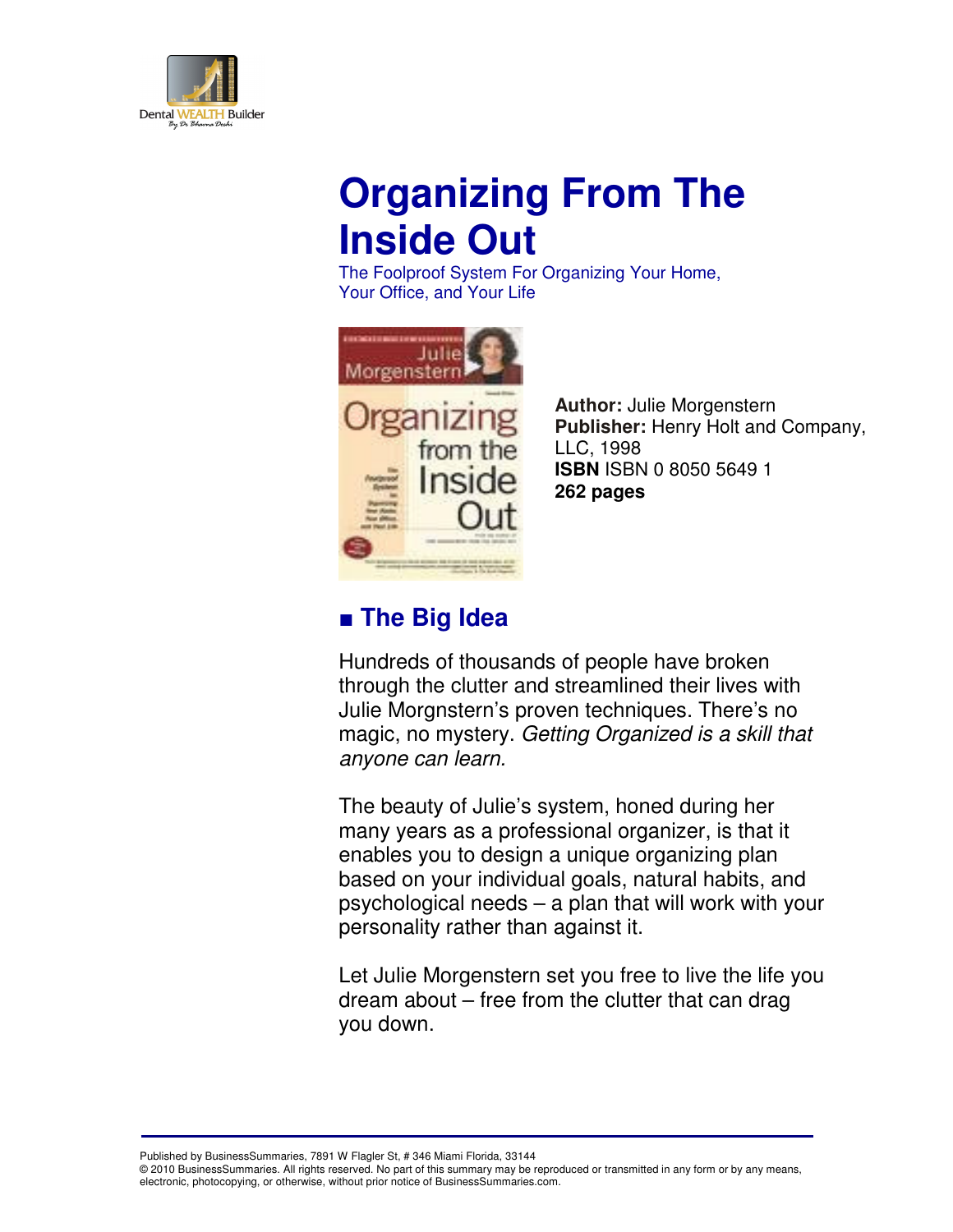### **Why You Need This Book**

This book will show you how to get organized and stay organized.

# **A THREE-LEVEL DIAGNOSTIC**

The actual causes of clutter occur on three levels:

**Level 1: Technical Errors**. Simple, mechanical mistakes in your organizing system that can be easily fixed. Solving them is the equivalent of tightening a screw, changing a belt, or aligning the steering on a car. This is the first category of causes to review because all messes can be attributed to at least one technical error.

**Level 2: External Realities**. Environmental realities beyond our control limit how organized we can be. Recognizing them will save you from having unrealistic expectations of yourself.

**Level 3: Psychological Obstacles**. Hidden, internal forces that make you gravitate toward disorganization, no matter how much you crave control. Unless you are aware of them, they can lead you to sabotage any system you set up. Through awareness, you can find a way to work around these issues and achieve organizing success.

Keep in mind that it is not uncommon to have several causes of clutter operating at once. Everyone struggling with disorganization suffers from at least one Level 1 cause, but may also be suffering from some Level 2 and 3 causes as well.

## **ANALYZE: TAKING STOCK**

In order to be successful you must answer the following on each organizing project you take on – whether it's your entire office, a room in your home, or just a sock drawer.

Published by BusinessSummaries, 7891 W Flagler St, # 346 Miami Florida, 33144 © 2010 BusinessSummaries. All rights reserved. No part of this summary may be reproduced or transmitted in any form or by any means, electronic, photocopying, or otherwise, without prior notice of BusinessSummaries.com.

[ **2** ]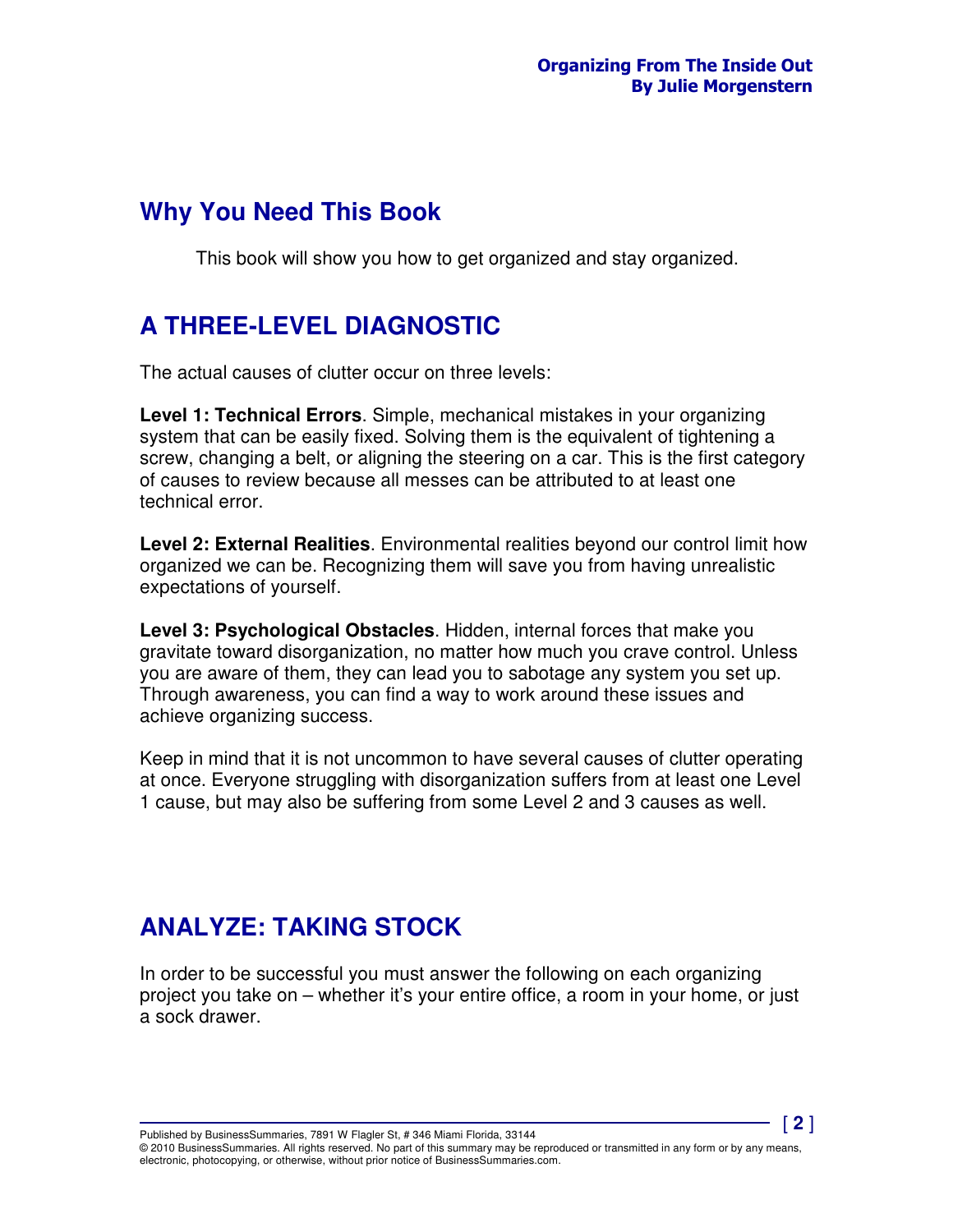1. **What's working?** One of the best ways to custom-design an organizing system is to start by identifying what works. Beneath the rubble, there are some systems that are working just fine for you.

2. **What's not working?** Your answers here will identify everything that needs fixing. This is one of those rare moments in life when you get the opportunity to whine, rant, and complain as freely as you like. Let it loose. List absolutely everything that's frustrating you. Be precise and thorough; don't edit yourself.

3. **What items are most essential to you?** By taking a moment to step back and define which items are most essential to your job or life, you will give invaluable direction to the sorting and purging process later on. Decisions will come easier, and you won't be prone to distraction or confused by the many tempting "finds" you come across during your archaeological dig.

4. **Why do you want to get organized?** By taking the time to articulate what's driving you to get organized before you start, when you're at the peak of your motivation, you create your own coaching tool to turn to for inspiration when the going gets tough.

5. **What's causing the problems?** Specify which technical errors, external realities, and/or psychological obstacles are at play so that you are sure to be addressing the right problem. Remember that the issues will vary from room to room, so you need to ask this question of each space you tackle.

### **STRATEGIZING: CREATING A PLAN OF ACTION**

#### **Julie's Secret Weapon # 1: The Kindergarten Model of Organization**

Begin by developing a clear picture of where you are headed. This requires visualizing what you want your space to look like when it's finally organized.

#### **Julie's Secret Weapon # 2: Estimate the Time**

One of the biggest mistakes people make when it comes to getting organized is not being realistic about how long the job will take. Most people either dramatically overestimate or drastically underestimate the time required. If you overestimate how long a project will take, you're likely to procrastinate forever and never get started.

Published by BusinessSummaries, 7891 W Flagler St, # 346 Miami Florida, 33144 © 2010 BusinessSummaries. All rights reserved. No part of this summary may be reproduced or transmitted in any form or by any means, electronic, photocopying, or otherwise, without prior notice of BusinessSummaries.com. [ **3** ]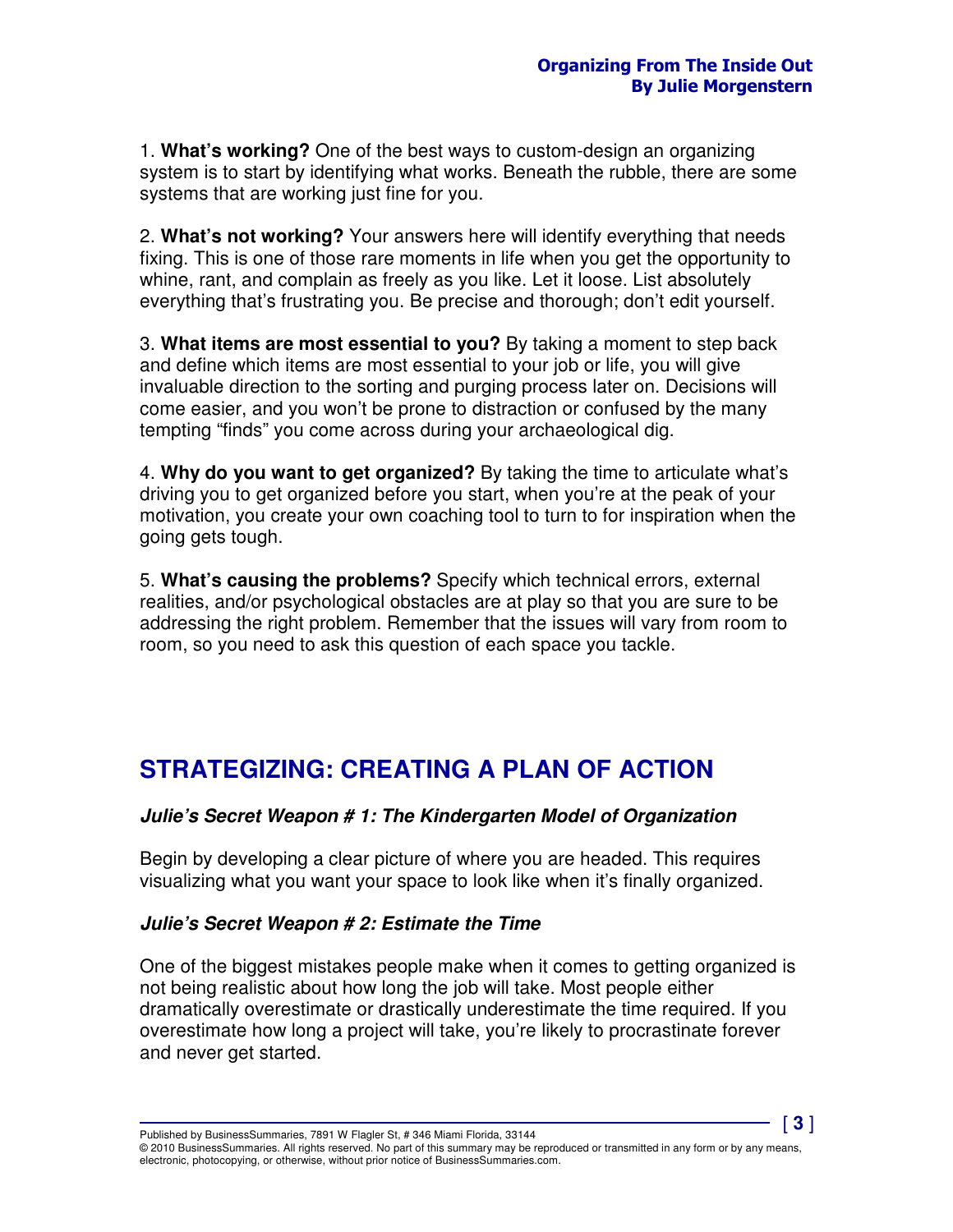### **ATTACK: GETTING THE JOB DONE**

To remember the steps of the attack phase, think of the word **"SPACE."** 

1. **S**ort. If your space is disorganized, you undoubtedly have many related items scattered in multiple locations. Not only does this make it hard to find them, it makes it almost impossible to quantify what you really have. So, here is where you go through each possession and create a sense of order.

2. **P**urge. Here is where you decide what stuff to get rid of, and how. You will always have several choices: toss, give away, sell, put elsewhere, store. Have appropriate labelled boxes on hand throughout the Attack process to sort your discards into.

3. **A**ssign a home. Now it's time to take all the items you're keeping and decide precisely where, within each zone, you're going to store them – which shelf, which drawer, which side of the bed. Avoid being vague and indecisive about where to put items by applying the "Select One Rule" of giving each time a single, consistent home. This is key to "trusting" your system.

4. **C**ontainerize. Containers make it easy to keep your categories of items grouped and separated within their assigned homes so that retrieval, cleanup, and maintenance are a breeze.

5. **E**qualize. About two weeks after you've finished, make an appointment with yourself to evaluate how well your system has been working. Is everything as easy as you'd like it to be? Are you following your system? Do the zones and categories you set up work well for you? Re-evaluate again every couple of weeks thereafter until you're completely happy with your system.

### **APPLICATION OF ORGANIZATION FOR HOME-BASED BUSINESSES SET-UP**

Here is a run-down of all the essentials we've discussed with the home-based business as an example for your actual application of organization.

Published by BusinessSummaries, 7891 W Flagler St, # 346 Miami Florida, 33144 © 2010 BusinessSummaries. All rights reserved. No part of this summary may be reproduced or transmitted in any form or by any means, electronic, photocopying, or otherwise, without prior notice of BusinessSummaries.com.

[ **4** ]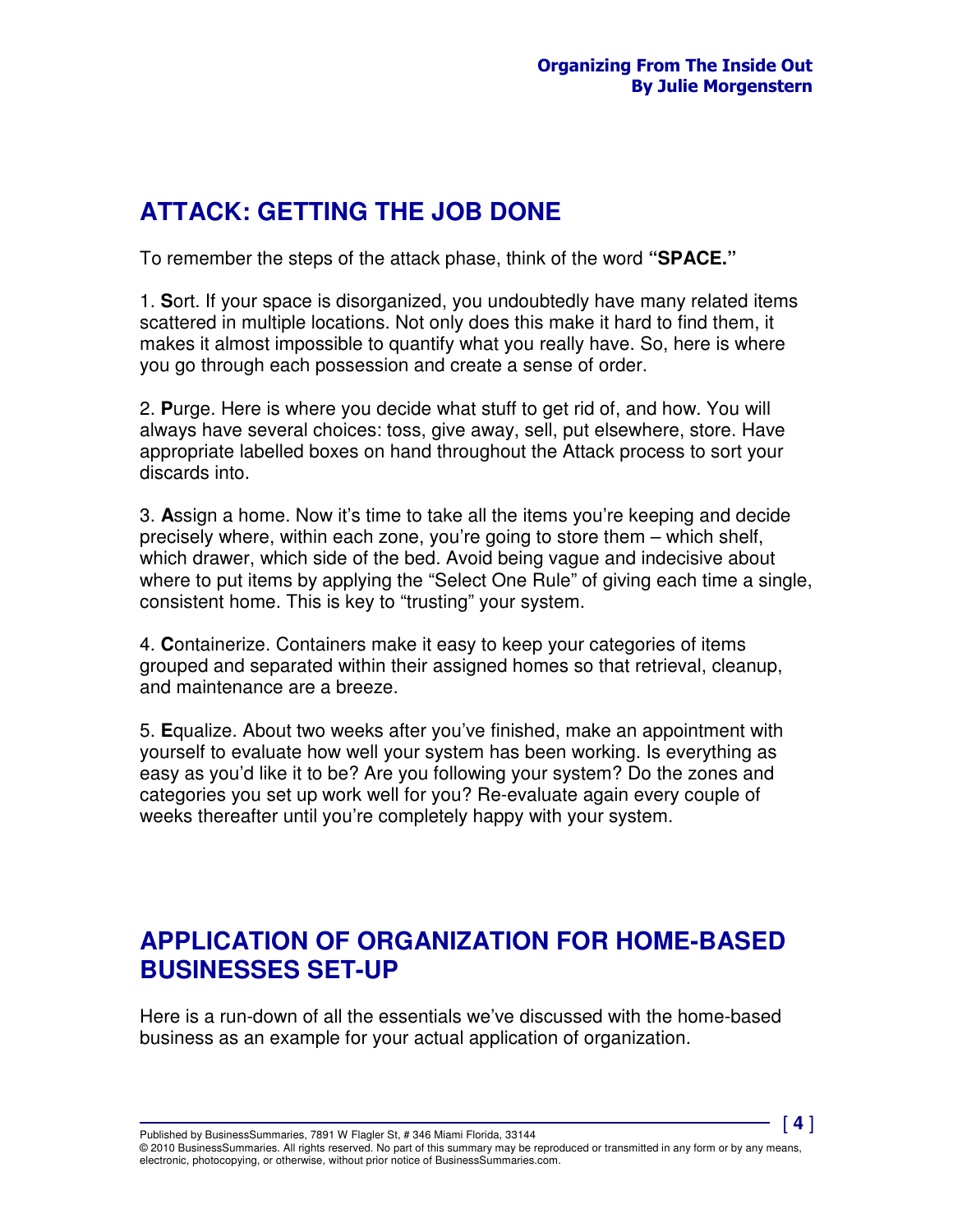# **ANALYZE**

1. What's Working?

Example: "I keep a supply of promotional packets assembled and ready to go. When I get an inquiry, I can add a quick cover note, slap on an address label and stamp, and send it right out.

2. What's not working?

Example: "I sometimes don't send invoices to my clients because I can't find the documentation, and I have no way of tracking receipts for reimbursement. I'm losing money!"

3. What items are most essential to you?

Example: David T., a financial advisor, needed places for his active client files, prospect files, inactive client files, daily and weekly financial publications, and information on various investment products and companies to watch.

4. Why do you want to get organized?

Example: "We'll be able to use the living room again because my work area will be separated from it."

5. What's causing the problems?

Example: Complex, confusing system. Entrepreneurs tend to have a tremendous range of interests that are always evolving. It can be hard to keep things simple and broad; many items they save have significance for many other areas of their work. They often set up overly complex systems with hundreds of file folders, many with overlapping titles, and find it impossible to keep it all straight.

### **STRATEGIZE**

• Selecting furniture. As many home offices are squeezed into small spaces, it's important, especially if you will be working there full-time, to choose furniture that is comfortable and ergonomically supportive.

Published by BusinessSummaries, 7891 W Flagler St, # 346 Miami Florida, 33144 © 2010 BusinessSummaries. All rights reserved. No part of this summary may be reproduced or transmitted in any form or by any means, electronic, photocopying, or otherwise, without prior notice of BusinessSummaries.com. [ **5** ]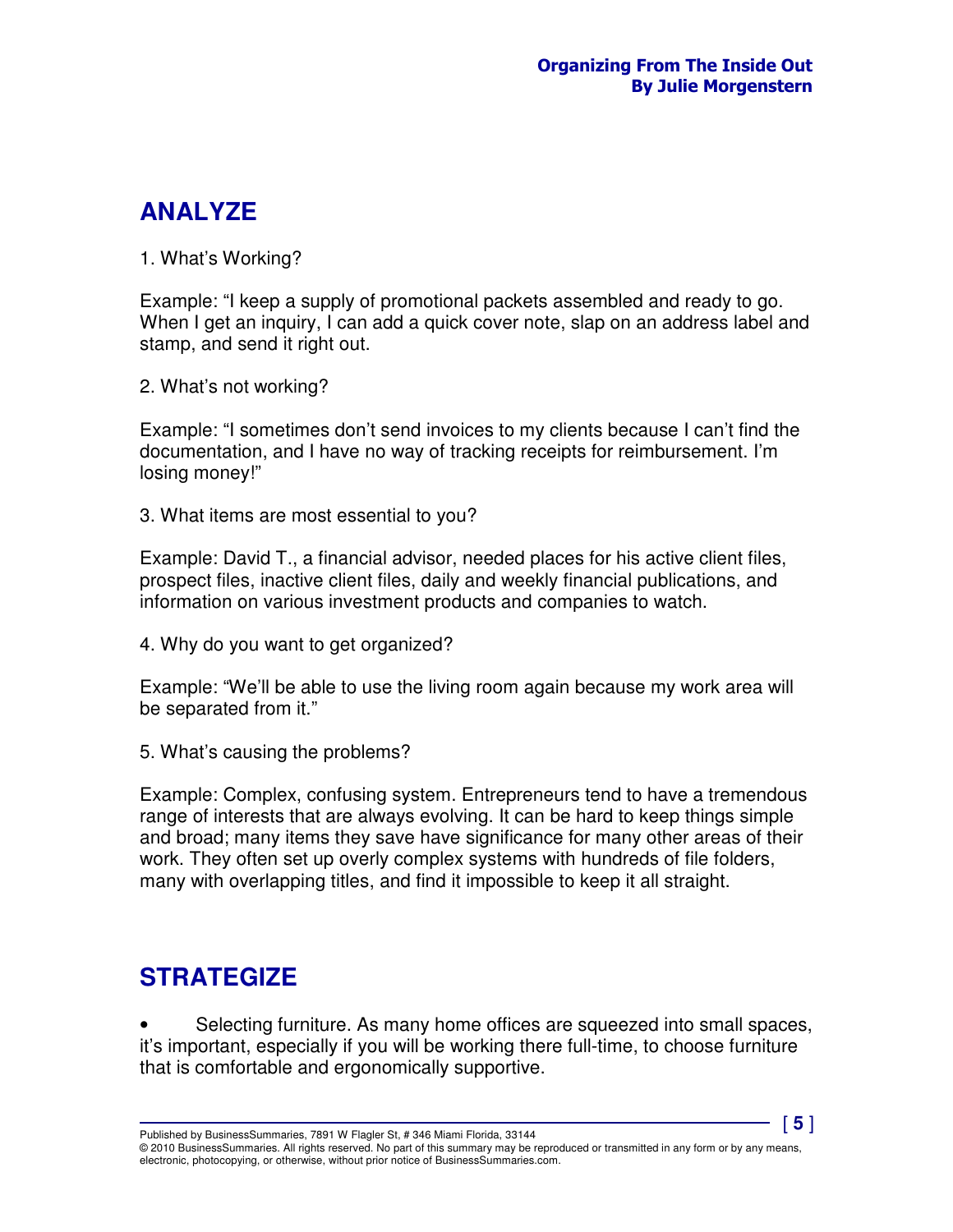• Plan your zones. People who work at home generally juggle many roles: sales, marketing, proposal writing, customer service, and the like. Your space can be set up to reflect these various roles, as "prompts" to what activities you should be taking care of.

## **ATTACK**

1. Sort. Entrepreneurs tend to accumulate lots of potentially valuable information but they are not sure how to categorize it, so it ends up lost and forgotten in miscellaneous piles or folders. Consider sorting your papers and set up an easy retrieval system for them.

2. Purge. This can be a big challenge, especially to entrepreneurs who tend to see value in holding on to everything that crosses their desk in the belief it might be useful in growing their business. But things that "might come in handy someday," or that used to be relevant, only become barriers, blocking access to the important information that makes you money. Space is at a premium, so keep it lean.

3. Assign a Home. Use a deep cabinet or even a top bookshelf to store oversize binders, reference books, literature, and mailing enveloped. Place items near each other based on your own associations. If you buy office supplies in bulk, keep an everyday supply in your main work area and store the excess in a closet or other location.

4. Containerize. Home-based offices are the perfect place to get especially creative and expressive in your choice of containers. Without the restrictions of a corporate environment, you can use color, texture, and style to create a space you will love being in.

5. Equalize. Nice job! You've created a custom-designed home office that expresses who you are and will be both comfortable and supportive in your work. Here's how to keep it that way:

• Daily. Set aside fifteen minutes at the end of each work day to put everything away, so your office will be tidy and ready for action when you come in the next morning. Doing it "when you have a free minute" is a recipe for never doing it at all.

Routine tune-ups. Home businesses grow and change, especially those of entrepreneurs. Make sure your space stays current with the requirements of your operation by spending a half day to a day each year reevaluating your setup

Published by BusinessSummaries, 7891 W Flagler St, # 346 Miami Florida, 33144 © 2010 BusinessSummaries. All rights reserved. No part of this summary may be reproduced or transmitted in any form or by any means, electronic, photocopying, or otherwise, without prior notice of BusinessSummaries.com. [ **6** ]